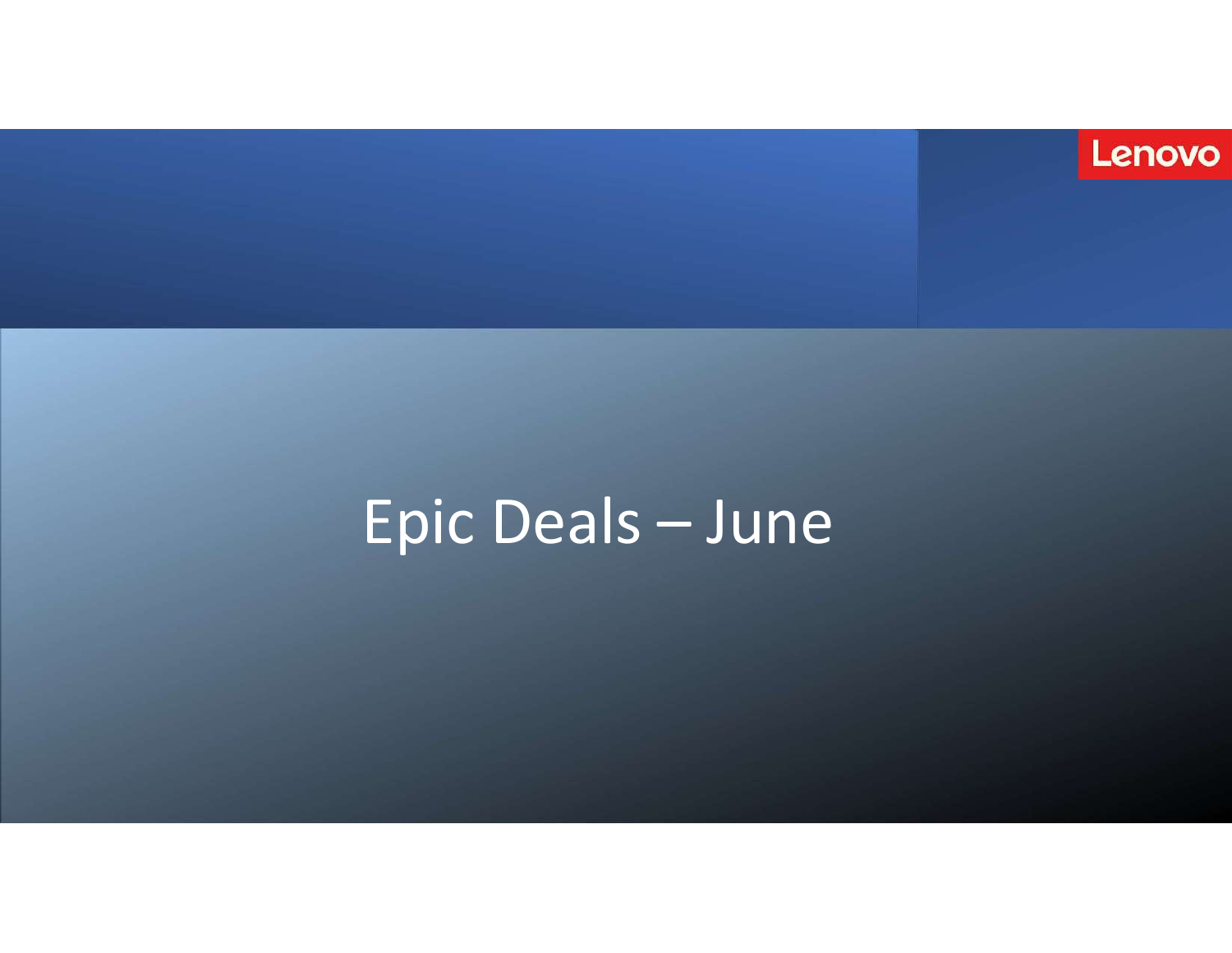## Accessories bundle offer

|                                   | Accessories bundle offer |                    |  |
|-----------------------------------|--------------------------|--------------------|--|
| <b>Product</b>                    | <b>MRP</b>               | <b>Offer Price</b> |  |
| Lenovo 300 FHD WebCam             | ₹5385                    | ₹499               |  |
| Lenovo 110 Stereo USB Headset     | ₹5251                    | ₹499               |  |
| Lenovo Legion H200 Gaming Headset | ₹6345                    | ₹499               |  |
| Lenovo 530 Wireless Mouse         | ₹1655                    | ₹499               |  |
| Legion M300 RGB Gaming Mouse      | ₹3927                    | ₹499               |  |
|                                   | ₹2889                    | ₹499               |  |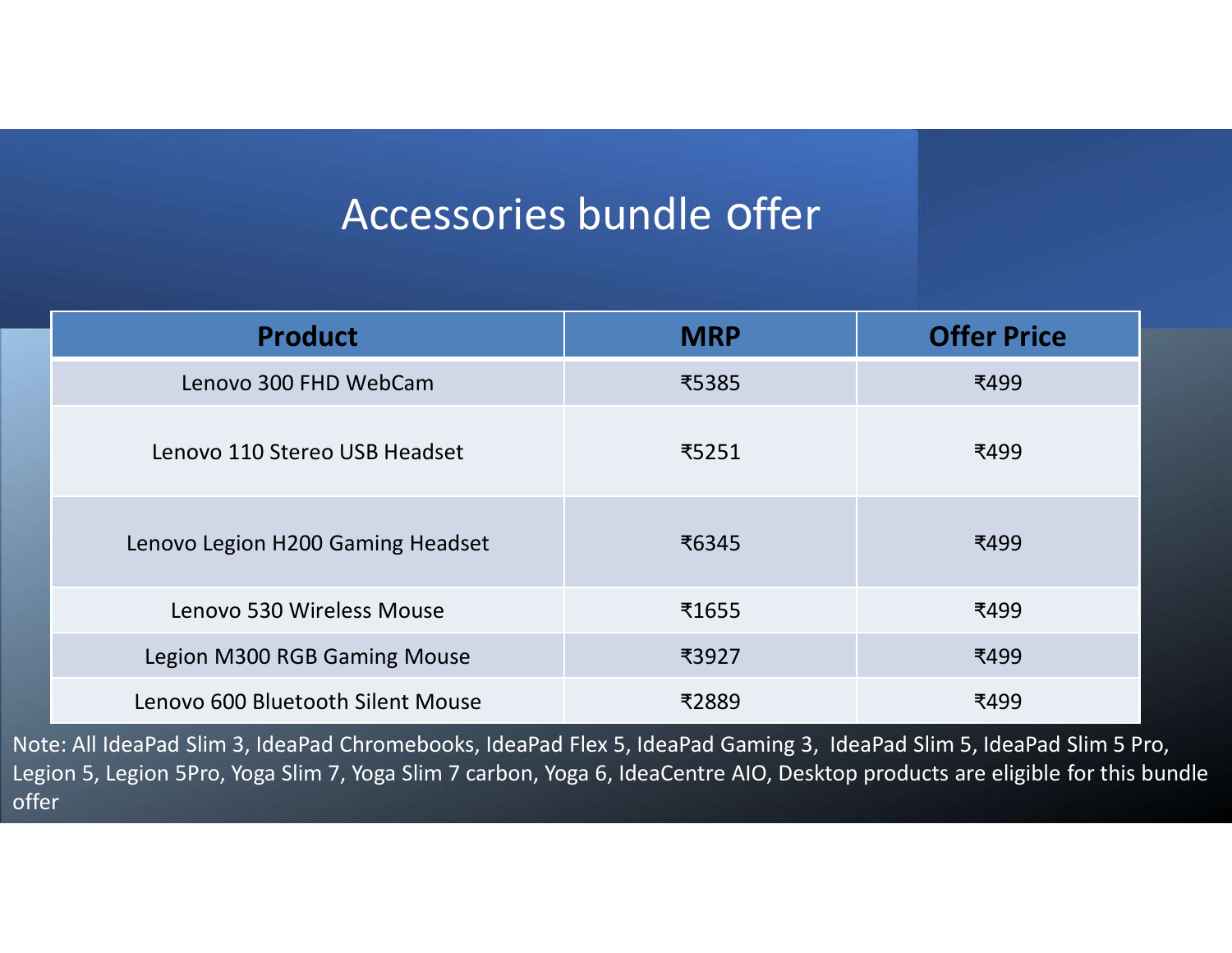### Lenovo

### How to avail bundle offer?



Note: All IdeaPad Slim 3, IdeaPad Chromebooks, IdeaPad Flex 5, IdeaPad Gaming 3, IdeaPad Slim 5, IdeaPad Slim 5 Pro, Legion 5, Legion 5Pro, Yoga Slim 7, Yoga Slim 7 carbon, Yoga 6, IdeaCentre AIO, Desktop products are eligible for this bundle offer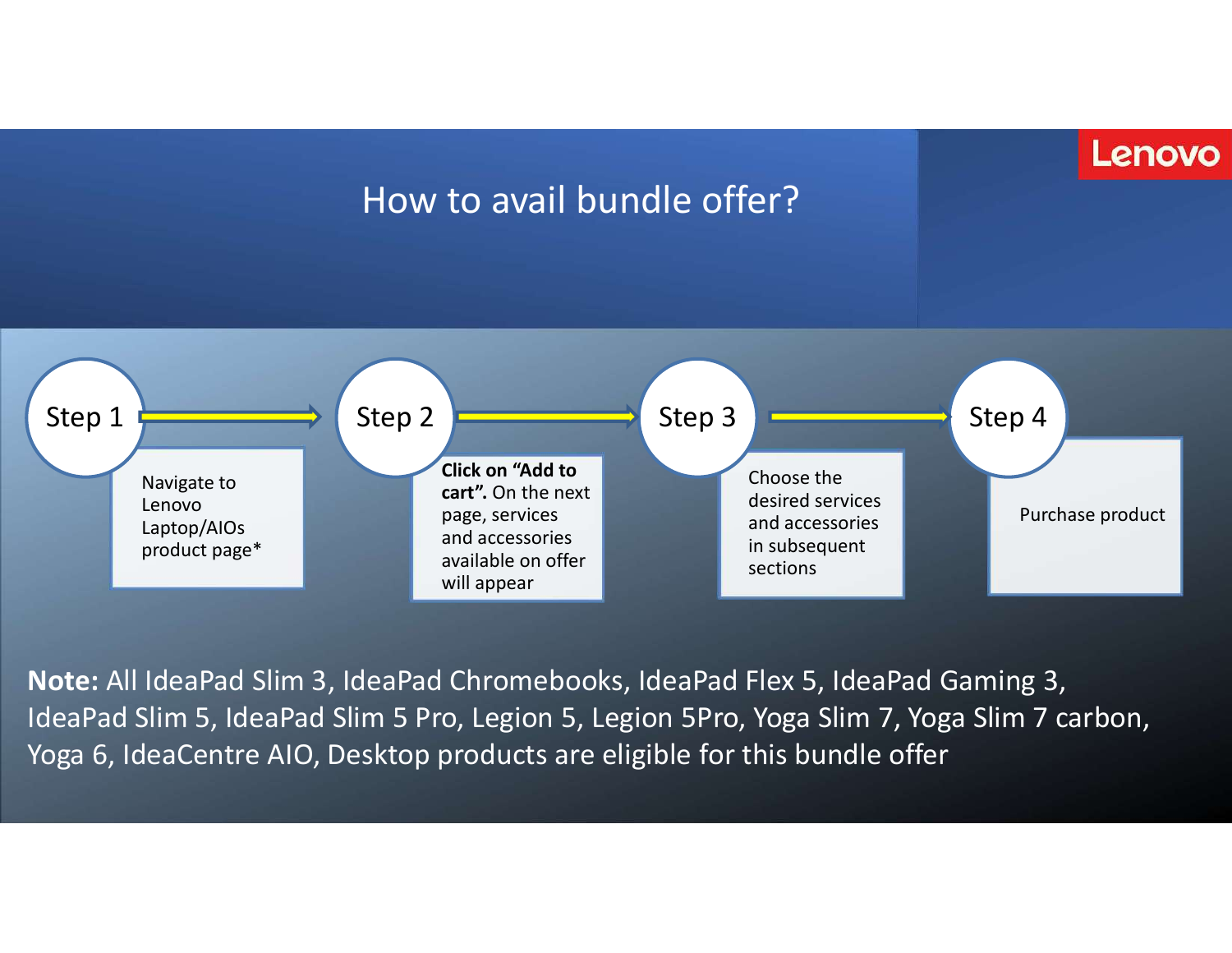|                                         |                           | <b>Warranty Offer on Lenovo Laptops</b>                         |                                                                | Lenovo                                                                             |
|-----------------------------------------|---------------------------|-----------------------------------------------------------------|----------------------------------------------------------------|------------------------------------------------------------------------------------|
| <b>Product</b>                          |                           |                                                                 |                                                                |                                                                                    |
|                                         | <b>Processor</b>          | <b>Default Warranty</b>                                         | Pay ₹1999<br>2 Yr. Premium Care +                              | Pay ₹2999<br>Additional 1 Yr. Warranty + 3 Yr.                                     |
| <b>IdeaPad Slim 3</b>                   | Ryzen 3, Ryzen 5<br>i3/i5 | 2 Years Onsite                                                  | 2 Yr. Accidental Damage<br>Protection worth ₹9990 @₹1999       | Premium Care + 3 Yr. Accidental Damage<br>Protection worth ₹19990 @₹2999           |
|                                         |                           |                                                                 | Additional 2 yr. Warranty +                                    |                                                                                    |
|                                         |                           |                                                                 | 1 Yr. Premium care +<br>1 Yr. Accidental Damage                | Additional 2 Yr. Warranty + 3 Yr.                                                  |
| <b>IdeaPad Chromebook</b>               | Celeron                   | 1 Year Onsite                                                   | Protection worth ₹11990<br>@₹1999                              | <b>Accidental Damage Protection worth</b><br>₹19990 @₹2999                         |
|                                         |                           | 1 Year Onsite + 1 Yr. Premium                                   | Additional 2 yr. Warranty +                                    | Additional 2 Yr. Warranty + 2 Yr.                                                  |
| IdeaPad Slim 5/Flex 5/IdeaPad<br>Gaming | <b>All Products</b>       | Care + 1 Yr. Accidental Damage<br>Protection                    | 2 Yr. Premium care +<br>worth ₹9990 @₹1999                     | Premium Care + 2 Yr. Accidental Damage<br>Protection worth ₹19990 @₹2999           |
|                                         |                           |                                                                 |                                                                | Additional 2 Yr. Warranty + 2 Yr. Legion                                           |
|                                         |                           | 1 Year Onsite + 1 Yr. Legion<br>Ultimate Support + 1 Yr.        | Additional 2 yr. Warranty +<br>2 Yr. Legion Ultimate Support + | Ultimate Support + 2 Yr. Accidental<br>Damage Protection worth ₹19990              |
| Legion 5                                | <b>All Products</b>       | <b>Accidental Damage Protection</b>                             | worth ₹14990 @₹1999                                            | @₹2999                                                                             |
|                                         |                           | 3 Year Onsite + 1 Yr. Legion<br>Ultimate Support + 1 Yr.        | Additional 2 yr. Warranty +<br>2 Yr. Legion Ultimate Support + | Additional 2 Yr. Legion Ultimate Support<br>+ 2 Yr. Accidental Damage Protection   |
| Legion 5 Pro                            | <b>All Products</b>       | <b>Accidental Damage Protection</b>                             | worth ₹14990 @₹1999                                            | worth ₹12990 @₹2999                                                                |
| Yoga Slim 7/ Slim 7                     |                           | 3 Year Onsite + 1 Yr. Premium<br>Care + 1 Yr. Accidental Damage | Additional 2 yr. Warranty +<br>2 Yr. Legion Ultimate Support + | Additional 2 Yr. Premium Care + 2 Yr.<br><b>Accidental Damage Protection worth</b> |
| Carbon/Yoga 6/Yoga 7/Yoga               | <b>All Products</b>       | Protection                                                      | worth ₹14990 @₹1999                                            | ₹9990 @₹2999                                                                       |